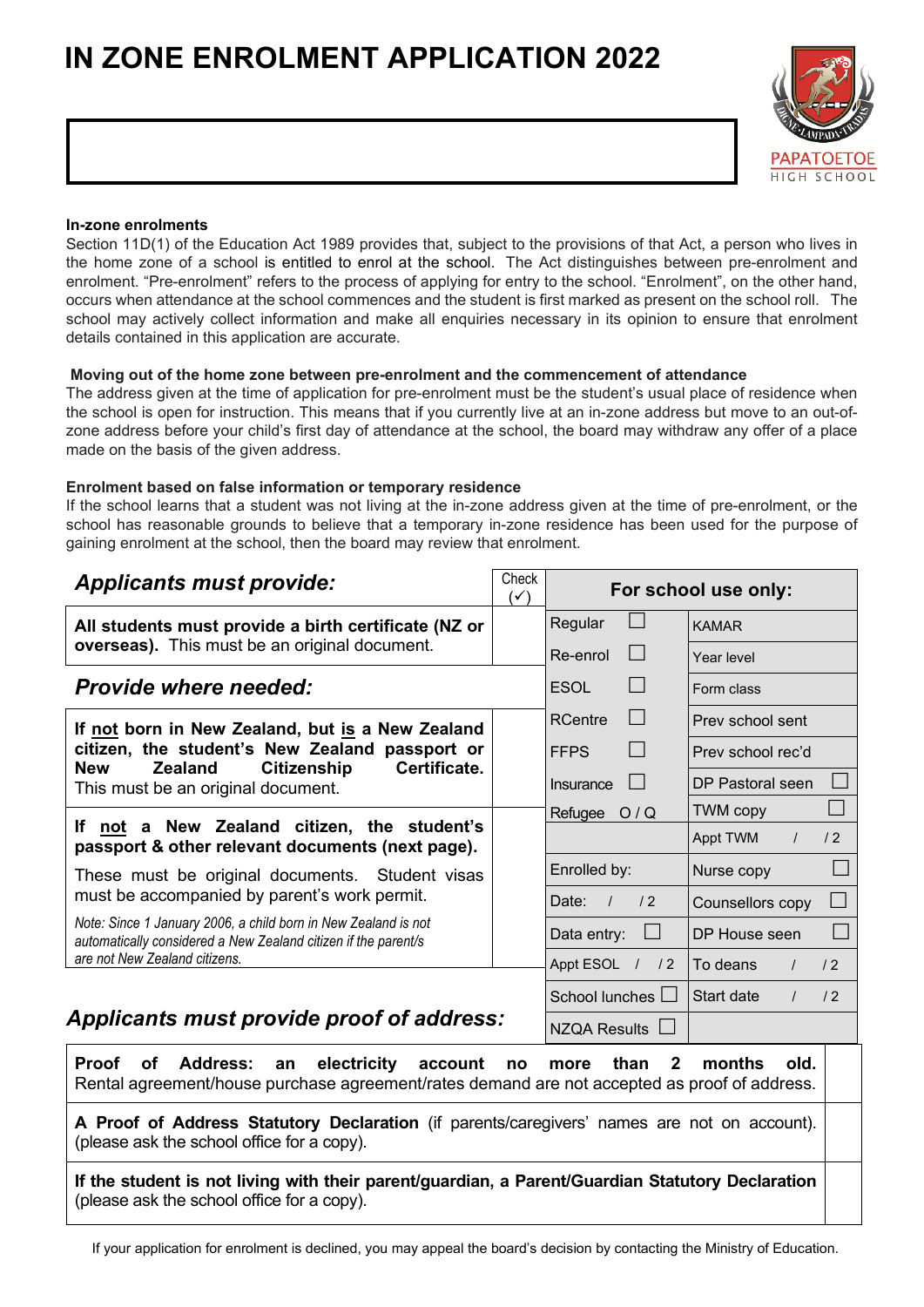## **SECTION A: STUDENT DETAILS**

| Preferred name:<br>(if applicable) <b>www.communications</b> (if applicable)            |                                         |                                                             |          |                  |                                                                        |                                                                                                                                                                                                                                      |     |
|-----------------------------------------------------------------------------------------|-----------------------------------------|-------------------------------------------------------------|----------|------------------|------------------------------------------------------------------------|--------------------------------------------------------------------------------------------------------------------------------------------------------------------------------------------------------------------------------------|-----|
| Home address:                                                                           |                                         | Gender (tick box):                                          |          | Male $\Box$      |                                                                        | Female $\Box$                                                                                                                                                                                                                        |     |
|                                                                                         | Post code:                              |                                                             |          |                  |                                                                        |                                                                                                                                                                                                                                      |     |
|                                                                                         |                                         | Ethnic groups 2/3                                           |          |                  |                                                                        | Ethnic group 1: <b>Constanting the Constantine Constanting of the Constantine Constanting Constanting Constanting Constanting Constanting Constanting Constanting Constanting Constanting Constanting Constanting Constanting Co</b> |     |
|                                                                                         |                                         |                                                             |          |                  |                                                                        |                                                                                                                                                                                                                                      |     |
|                                                                                         |                                         | Student's mobile                                            |          |                  |                                                                        |                                                                                                                                                                                                                                      |     |
| $\begin{minipage}{.4\linewidth} \textbf{Country of birth:} \end{minipage}$              |                                         | NSN number                                                  |          |                  |                                                                        |                                                                                                                                                                                                                                      |     |
|                                                                                         |                                         | Current year level:                                         |          |                  |                                                                        |                                                                                                                                                                                                                                      |     |
| * Reason for                                                                            |                                         | Internet at                                                 | No       |                  | Limited                                                                | Unlimited                                                                                                                                                                                                                            |     |
| change if<br>transferring from                                                          |                                         | home (tick):                                                | internet |                  | GB                                                                     |                                                                                                                                                                                                                                      | GB  |
| another<br>secondary school                                                             |                                         | Device for<br>school (tick): No device                      |          |                  | Mobile<br>only                                                         | Laptop                                                                                                                                                                                                                               | etc |
| Country of citizenship: example and country of citizenship:                             |                                         |                                                             |          |                  | <b>RESIDENCE PERMIT</b><br>PERMANENT NZ RESIDENT<br>PARENT WORK PERMIT |                                                                                                                                                                                                                                      |     |
| Date arrived in NZ:                                                                     | Permit expiry date:                     |                                                             |          |                  |                                                                        |                                                                                                                                                                                                                                      |     |
|                                                                                         |                                         |                                                             |          |                  | <b>STUDY PERMIT/VISA</b><br>CERTIFICATE OF IDENTITY                    |                                                                                                                                                                                                                                      |     |
| BROTHERS OR SISTERS who are or have been enrolled at Papatoetoe High School:            |                                         |                                                             |          |                  |                                                                        |                                                                                                                                                                                                                                      |     |
| First name:                                                                             |                                         |                                                             |          |                  |                                                                        |                                                                                                                                                                                                                                      |     |
|                                                                                         |                                         |                                                             |          |                  |                                                                        |                                                                                                                                                                                                                                      |     |
| House:                                                                                  |                                         |                                                             |          |                  |                                                                        |                                                                                                                                                                                                                                      |     |
|                                                                                         |                                         | Kauri (Blue), Rimu (Green), Pohutukawa (Red), Kowhai (Gold) |          |                  |                                                                        |                                                                                                                                                                                                                                      |     |
| <b>SECTION B:</b>                                                                       | <b>SERIOUS DISCIPLINE</b>               |                                                             |          |                  |                                                                        |                                                                                                                                                                                                                                      |     |
| Has the student been stood down from a previous school?                                 |                                         |                                                             | NO I     | YES $\Box$       |                                                                        | When?                                                                                                                                                                                                                                |     |
| Has the student been suspended from a previous school?                                  |                                         | NO.                                                         |          | YES              |                                                                        | When?                                                                                                                                                                                                                                |     |
| Has the student been excluded/expelled from a previous school? NO $\Box$ YES $\Box$     |                                         |                                                             |          |                  |                                                                        | When?                                                                                                                                                                                                                                |     |
| If 'yes' to any of the above:                                                           |                                         |                                                             |          |                  |                                                                        |                                                                                                                                                                                                                                      |     |
|                                                                                         |                                         |                                                             |          |                  |                                                                        |                                                                                                                                                                                                                                      |     |
|                                                                                         |                                         |                                                             |          |                  |                                                                        |                                                                                                                                                                                                                                      |     |
|                                                                                         |                                         |                                                             |          |                  |                                                                        |                                                                                                                                                                                                                                      |     |
| <b>SECTION C:</b>                                                                       | <b>LANGUAGES SPOKEN/ENGLISH SUPPORT</b> |                                                             |          |                  |                                                                        |                                                                                                                                                                                                                                      |     |
| What was the first language that the student ever learned in their life?                |                                         |                                                             |          |                  |                                                                        |                                                                                                                                                                                                                                      |     |
| How often is English spoken at home? (tick box)                                         |                                         | All of the time                                             |          | Some of the time |                                                                        | Never                                                                                                                                                                                                                                |     |
| Has the student had ELL (English Language Learning) support at<br>their present school? |                                         |                                                             |          | No               |                                                                        | Yes                                                                                                                                                                                                                                  |     |

Do parents/caregivers need a translator to communicate with school?  $\Box$  No  $\Box$  Yes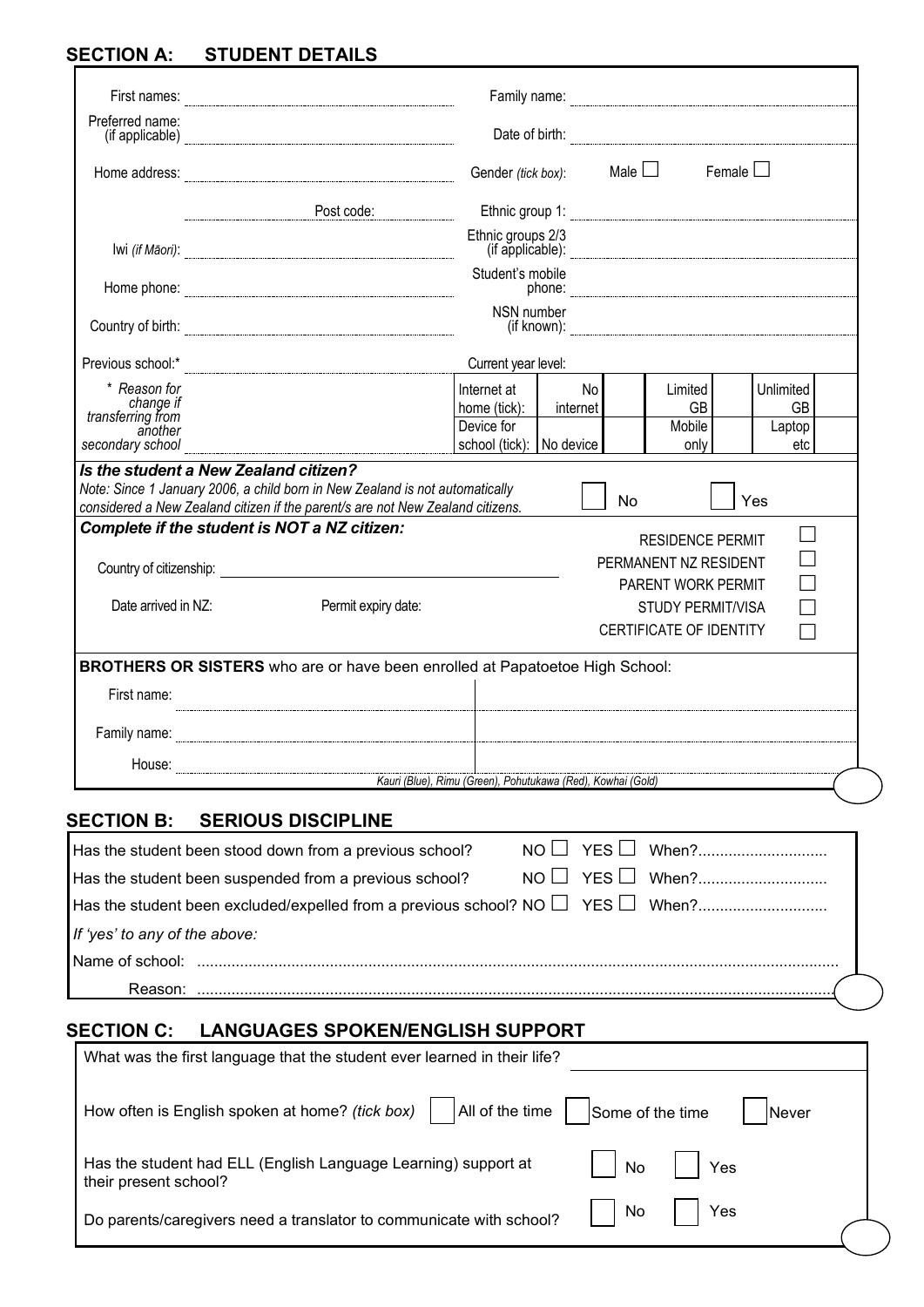### **SECTION D: STUDENT'S CAREGIVER/PARENT/GUARDIAN DETAILS**

|                              | <b>Caregiver A</b>                 | <b>Caregiver B</b>                 |
|------------------------------|------------------------------------|------------------------------------|
| Title (circle)               | Miss Ms Dr Mr<br>Mrs               | Miss Ms Dr Mr<br>Mrs               |
| Family name:                 |                                    |                                    |
| First name:                  |                                    |                                    |
| Mobile phone:                |                                    |                                    |
| Work phone:                  | $Extn$ :                           | $Extn$ :                           |
| Occupation:                  |                                    |                                    |
| Email address:               |                                    |                                    |
| Relationship to<br>student : |                                    |                                    |
|                              | (mother/stepfather/caregiver, etc) | (mother/stepfather/caregiver, etc) |

# **PART 2: PARENT NOT LIVING AT THE SAME ADDRESS AS STUDENT (SECONDARY CAREGIVER)**

A natural mother or natural father not living with a child is entitled to vote in board of trustees elections and receive information on the student's progress if requested. Please name here any such person with this legal right.

| Title (circle):<br>Family name: | <b>Natural mother:</b><br>Mrs Miss Ms Dr | <b>Natural father:</b><br>Mr Dr |
|---------------------------------|------------------------------------------|---------------------------------|
|                                 |                                          |                                 |
| First name:                     |                                          |                                 |
| Address:                        |                                          |                                 |
|                                 | Post code:                               | Post code:                      |
| Home phone:                     |                                          |                                 |
| Mobile phone:                   |                                          |                                 |
| Work phone:                     | Fxtn:                                    | Fytn <sup>.</sup>               |
| Occupation:                     |                                          |                                 |
| Email address:                  |                                          |                                 |

## **SECTION E: FIRST POINT OF CONTACT / OTHER CONTACT**

| Which of the persons named above is to be contacted first in the event of an emergency?<br>Relationship                                                                                                                                                                     |                                                                                       |  |  |  |  |                                                                                                                                                                  |       |  |  |  |
|-----------------------------------------------------------------------------------------------------------------------------------------------------------------------------------------------------------------------------------------------------------------------------|---------------------------------------------------------------------------------------|--|--|--|--|------------------------------------------------------------------------------------------------------------------------------------------------------------------|-------|--|--|--|
|                                                                                                                                                                                                                                                                             | to student:<br>Title (circle): Mrs Miss Ms Mr Dr Name                                 |  |  |  |  |                                                                                                                                                                  |       |  |  |  |
| In case the person(s) in Section D cannot be contacted by telephone please nominate another contact<br>person in the event of an emergency / as appropriate. (For example grandparent, friend, relative, etc.)<br>Title (circle): Mrs Miss<br>Ms Mr<br>Home phone:<br>Dr Dr |                                                                                       |  |  |  |  |                                                                                                                                                                  |       |  |  |  |
| Name:                                                                                                                                                                                                                                                                       |                                                                                       |  |  |  |  | Mobile phone:                                                                                                                                                    |       |  |  |  |
| Relationship<br>to student:                                                                                                                                                                                                                                                 |                                                                                       |  |  |  |  | Work phone:                                                                                                                                                      | Extn: |  |  |  |
|                                                                                                                                                                                                                                                                             |                                                                                       |  |  |  |  | I give this person authority for the school to release my child into their care, as appropriate. YES / NO Signature:                                             |       |  |  |  |
|                                                                                                                                                                                                                                                                             |                                                                                       |  |  |  |  | The school uses text messaging to notify parents/caregivers of student absences and other important<br>information. To whose mobile number should these be sent? |       |  |  |  |
| Name:                                                                                                                                                                                                                                                                       |                                                                                       |  |  |  |  | Mobile phone:                                                                                                                                                    |       |  |  |  |
|                                                                                                                                                                                                                                                                             | Newsletters are distributed by email. To whose email address/es should these be sent? |  |  |  |  |                                                                                                                                                                  |       |  |  |  |
| Name/s:                                                                                                                                                                                                                                                                     |                                                                                       |  |  |  |  | Email address/es:                                                                                                                                                |       |  |  |  |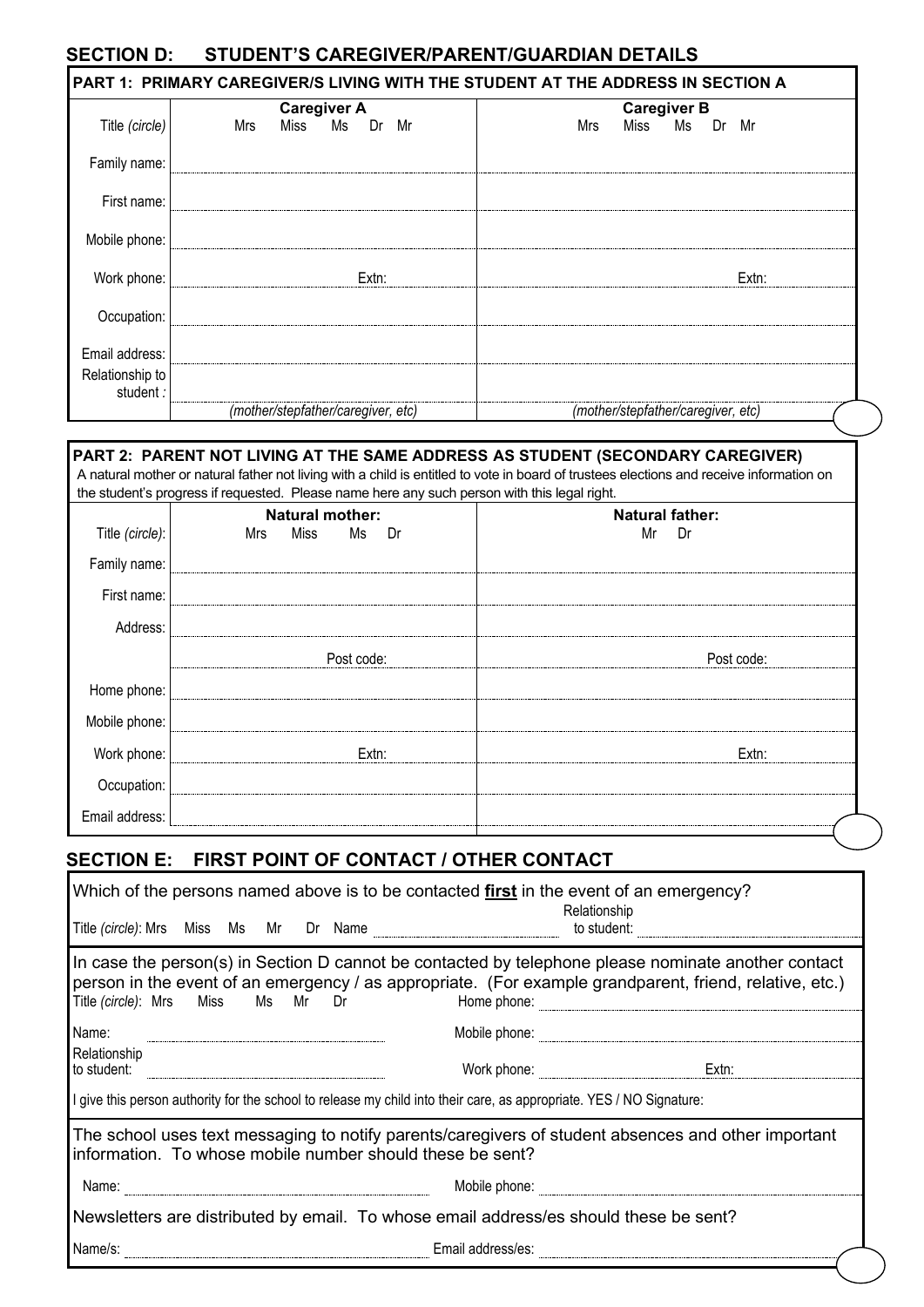### **SECTION F: LIVING ARRANGEMENTS DECLARATION**

The Education Act guarantees enrolment to students who live in the home zone specified in the school's enrolment scheme.

Home address of the student while at their last school:

|                                                                                                                                                        | PART 1: COMPLETE THIS SECTION IF THE STUDENT WILL BE LIVING WITH THEIR PARENT/GUARDIAN                                                                                                                                               |
|--------------------------------------------------------------------------------------------------------------------------------------------------------|--------------------------------------------------------------------------------------------------------------------------------------------------------------------------------------------------------------------------------------|
| How long has the student lived at their current<br>address given in section A?                                                                         |                                                                                                                                                                                                                                      |
| student at your address?                                                                                                                               | What family members (and other people) live with the <b>manual construction and all construction</b> and a strategy and a strategy and a strategy and a strategy and a strategy and a strategy and a strategy and a strategy and a   |
| Address ownership:<br>Will the student be staying at any other address on a<br>regular basis during the school week?                                   | Own<br>Rent  <br>Board<br>NO<br>YES  <br>If yes please provide details:                                                                                                                                                              |
|                                                                                                                                                        | Staying with (name): <b>contract the contract of the contract of the contract of the contract of the contract of the contract of the contract of the contract of the contract of the contract of the contract of the contract of</b> |
|                                                                                                                                                        | Relationship to student: <b>contract of the contract of the contract of the contract of the contract of the contract of the contract of the contract of the contract of the contract of the contract of the contract of the cont</b> |
|                                                                                                                                                        |                                                                                                                                                                                                                                      |
|                                                                                                                                                        |                                                                                                                                                                                                                                      |
| (phone number):                                                                                                                                        | PART 2: COMPLETE THIS SECTION IF THE STUDENT WILL <b>NOT</b> BE LIVING WITH THEIR                                                                                                                                                    |
| <b>PARENT/GUARDIAN</b>                                                                                                                                 |                                                                                                                                                                                                                                      |
| Parent/Guardian Statutory Declaration (from school office) completed<br>How long has the student lived at their current<br>address given in section A? |                                                                                                                                                                                                                                      |
|                                                                                                                                                        |                                                                                                                                                                                                                                      |
|                                                                                                                                                        | NO <sub>1</sub><br>  YES    <br>If yes please provide details:                                                                                                                                                                       |
|                                                                                                                                                        |                                                                                                                                                                                                                                      |
|                                                                                                                                                        |                                                                                                                                                                                                                                      |
| Why are they living there?<br>Will the student be staying at any other address on a<br>regular basis during the school week?                           |                                                                                                                                                                                                                                      |

## **SECTION G: GUARDIANSHIP / PARENTING OR COURT ORDER / AGENCIES ETC**

Please provide details below of guardianship (if not parents), parenting order and/or court orders or any current agency involvement.

Is there any further information the school should be aware of to support the physical and emotional safety of the student?

Please provide originals of current documents for the school office to copy and place on file.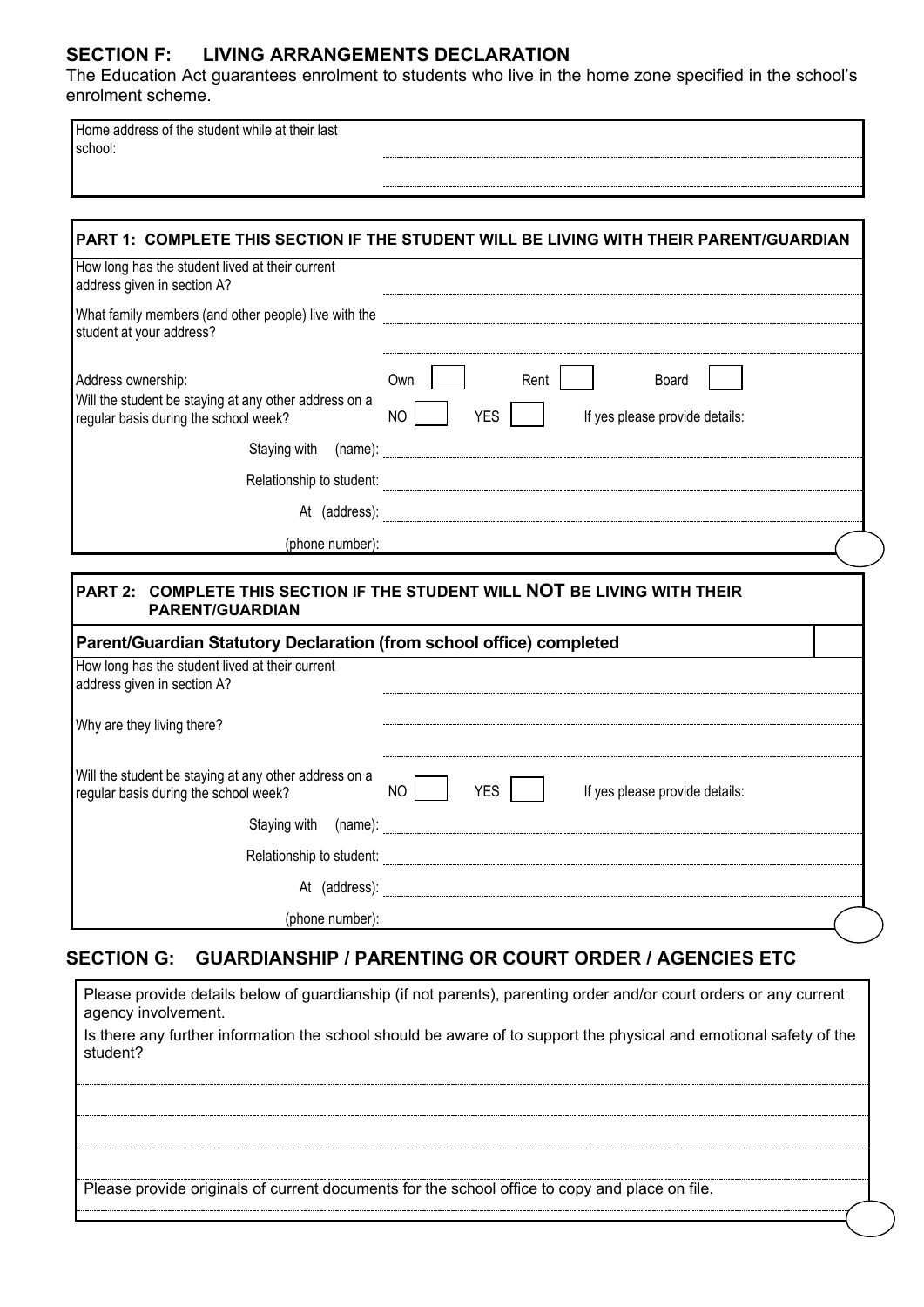### **SECTION H: HEALTH INFORMATION**

|                               |  |  |  |  | To help us care for the student in an illness/emergency, please answer the following questions.          |  |  |  |
|-------------------------------|--|--|--|--|----------------------------------------------------------------------------------------------------------|--|--|--|
|                               |  |  |  |  | The school nurse will keep this information confidential, however it may be necessary to inform relevant |  |  |  |
| staff of a medical condition. |  |  |  |  |                                                                                                          |  |  |  |

If the student is on any medication, eg, antihistamines for bee stings/allergies, Imigran for migraines, etc, a health consent form (available from the school office) is to be completed and the labelled medication needs to be provided to the school nurse.

| Doctor's name:<br>Phone: |                                                                                                    |                                                                                      |                                                                                                  |               |                                                                                                             |                                                              |                                        |                                                                                                                                                                                                                                                                                                                                                                                                                  |  |
|--------------------------|----------------------------------------------------------------------------------------------------|--------------------------------------------------------------------------------------|--------------------------------------------------------------------------------------------------|---------------|-------------------------------------------------------------------------------------------------------------|--------------------------------------------------------------|----------------------------------------|------------------------------------------------------------------------------------------------------------------------------------------------------------------------------------------------------------------------------------------------------------------------------------------------------------------------------------------------------------------------------------------------------------------|--|
|                          | Student's NHI number:                                                                              |                                                                                      |                                                                                                  |               |                                                                                                             | Obtain from hospital correspondence, Plunket book or your GP |                                        |                                                                                                                                                                                                                                                                                                                                                                                                                  |  |
|                          |                                                                                                    | Please include a copy of the student's immunisation certificate (Plunket book or GP) |                                                                                                  |               |                                                                                                             |                                                              |                                        |                                                                                                                                                                                                                                                                                                                                                                                                                  |  |
|                          |                                                                                                    | Please indicate severity of condition as follows:                                    |                                                                                                  |               | $Mild = M$                                                                                                  | Moderate $= 0$                                               |                                        | Severe $=$ S                                                                                                                                                                                                                                                                                                                                                                                                     |  |
|                          | Asthma<br>Poor vision<br>Epilepsy<br>Migraines/<br>Heart<br>Poor hearing<br>headaches<br>condition |                                                                                      |                                                                                                  | Food allergy: | Rheumatic<br>fever                                                                                          |                                                              | Mental health &<br>behavioural         |                                                                                                                                                                                                                                                                                                                                                                                                                  |  |
|                          |                                                                                                    |                                                                                      | allergy:                                                                                         | Medication    | Hepatitis                                                                                                   |                                                              | Past illness or<br>operations          |                                                                                                                                                                                                                                                                                                                                                                                                                  |  |
|                          | <b>Diabetes</b>                                                                                    | Other sensory<br>impairment                                                          | Back/neck<br>problems                                                                            | Other         |                                                                                                             | <b>HIV</b>                                                   |                                        | Neurodevelopmental<br>eg. Autism, ADHD,                                                                                                                                                                                                                                                                                                                                                                          |  |
|                          |                                                                                                    |                                                                                      |                                                                                                  |               | allergies:                                                                                                  | Bee/wasp<br>allergy                                          |                                        | dyslexia                                                                                                                                                                                                                                                                                                                                                                                                         |  |
|                          |                                                                                                    | Regular prescription medications                                                     |                                                                                                  |               |                                                                                                             |                                                              |                                        |                                                                                                                                                                                                                                                                                                                                                                                                                  |  |
|                          | Comments:                                                                                          |                                                                                      |                                                                                                  |               |                                                                                                             |                                                              |                                        |                                                                                                                                                                                                                                                                                                                                                                                                                  |  |
|                          |                                                                                                    | <b>PARENTAL/CAREGIVER CONSENT TO TREATMENT:</b>                                      |                                                                                                  |               |                                                                                                             |                                                              |                                        |                                                                                                                                                                                                                                                                                                                                                                                                                  |  |
|                          |                                                                                                    |                                                                                      | Please ensure contact details are kept up-to-date to<br>minimise problems contacting caregivers. |               |                                                                                                             |                                                              |                                        | 1. If, in the case of an accident or emergency, the school cannot contact you (or if the accident is<br>serious) it may be necessary for the school nurse to transport the student to the Accident and<br>Medical Centre. Only in a serious or life-threatening emergency the school may call an ambulance                                                                                                       |  |
|                          |                                                                                                    |                                                                                      |                                                                                                  |               |                                                                                                             |                                                              |                                        | 2. If your child becomes ill at school, the nurse will assess them and give treatment if appropriate.                                                                                                                                                                                                                                                                                                            |  |
|                          |                                                                                                    | Please indicate if you give permission<br>for the nurse to administer:               |                                                                                                  |               | Paracetamol/Panadol<br>Ibuprofen/Nurofen<br>Antacids/Mylanta<br>Antihistamines/Loraclear<br>Throat lozenges |                                                              | YES □<br>$YES$ $\square$<br>YES $\Box$ | $NO \Box$ (tick box)<br>NO <sub>1</sub><br>NO <sub>1</sub><br>$YES \Box NO \Box$<br>YES □ NO □                                                                                                                                                                                                                                                                                                                   |  |
|                          |                                                                                                    | include nutrition, exercise, puberty, hygiene, living and school.                    |                                                                                                  |               |                                                                                                             |                                                              |                                        | 3. All year 9 students have a health check which includes measuring height and weight, vision and<br>hearing, blood pressure and a brief discussion on their general health and wellbeing. This may                                                                                                                                                                                                              |  |
|                          |                                                                                                    | information on services offered by the school.                                       |                                                                                                  |               |                                                                                                             |                                                              |                                        | 4. All other students who are new to the school meet with the registered nurse for a health check and                                                                                                                                                                                                                                                                                                            |  |
|                          |                                                                                                    |                                                                                      |                                                                                                  |               |                                                                                                             |                                                              |                                        | 5. As part of the rheumatic fever prevention programme (see information in your pack), your<br>son/daughter will be offered a free throat swab if they have a sore throat. Rheumatic fever starts<br>with a sore throat and is caused by the streptococcus germ. Free antibiotic treatment can be given<br>by the nurse. Before antibiotic treatment is given, the nurse will always contact you for permission. |  |
|                          |                                                                                                    |                                                                                      |                                                                                                  |               |                                                                                                             |                                                              |                                        | If you do not wish for your child to undertake a health check or throat swab, or you have                                                                                                                                                                                                                                                                                                                        |  |

**any questions please contact the nurse at the health centre on 09 2784086 ext 707**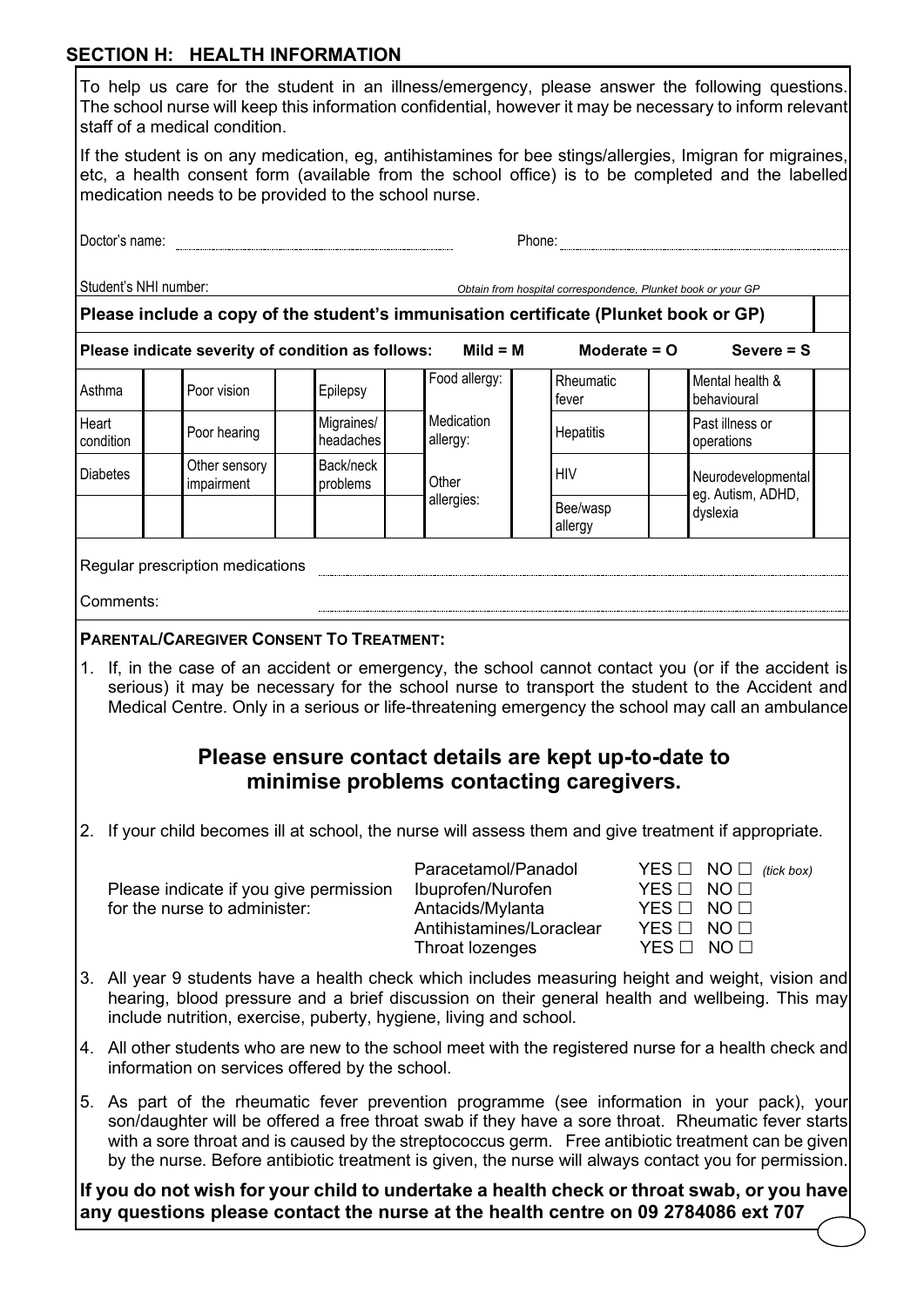## **SECTION I: EDUCATIONAL SUPPORT / EXTENSION**

| Does the student have any known disabilities that affect their learning/behaviour?         | NO <sub>1</sub> | $YES$ $\square$ |  |
|--------------------------------------------------------------------------------------------|-----------------|-----------------|--|
| Has the student needed to be supported for learning/behaviour challenges or been assessed? | NO <sub>1</sub> | YES             |  |
| Has the student needed to be supported for social/emotional challenges or been assessed?   | NO <sub>1</sub> | $YES$ $\square$ |  |
| Has the student needed harder work because they are gifted?                                | NO <sub>1</sub> | YES             |  |
| Details/Comments.                                                                          |                 |                 |  |
|                                                                                            |                 |                 |  |

## **TE WHANAU O TE RAUTOETOE**

All students have the choice of enrolling into Te Whanau o Te Rautoetoe. This class meets daily during the 20 minute form time and prioritises Māori tikanga.

Please tick here if the student wishes to be in Te Whanau o Te Rautoetoe

## **SECTION J: OPTION CHOICES**

| <b>YEAR 9 STUDENTS:</b>                                                                                                                                                                           | physical education, social studies and science. | All students study the following subjects: art, English, health, mathematics, music,                 |  |  |  |  |  |  |  |  |  |
|---------------------------------------------------------------------------------------------------------------------------------------------------------------------------------------------------|-------------------------------------------------|------------------------------------------------------------------------------------------------------|--|--|--|--|--|--|--|--|--|
| In addition, students are given the choice of two technology options from hard materials technology, textiles,<br>design & visual communications (graphics), food technology, digital technology. |                                                 |                                                                                                      |  |  |  |  |  |  |  |  |  |
| 1 <sup>st</sup> choice                                                                                                                                                                            | 2 <sup>nd</sup> choice                          | 3rd choice (if 1 <sup>st</sup> or 2 <sup>nd</sup> unavailable)                                       |  |  |  |  |  |  |  |  |  |
|                                                                                                                                                                                                   |                                                 |                                                                                                      |  |  |  |  |  |  |  |  |  |
|                                                                                                                                                                                                   |                                                 | And choose from these languages: French, Te Reo Māori, Hindi, Japanese, Gagana Samoa, Lea Faka-Tonga |  |  |  |  |  |  |  |  |  |
|                                                                                                                                                                                                   | 1 <sup>st</sup> choice                          | 2 <sup>nd</sup> choice (if 1 <sup>st</sup> unavailable)                                              |  |  |  |  |  |  |  |  |  |
|                                                                                                                                                                                                   |                                                 |                                                                                                      |  |  |  |  |  |  |  |  |  |

**YEAR 10 STUDENTS:** Choose three: **Gagana Samoa, Te Reo Māori, French, Japanese, Hindi, Lea Faka-Tonga, accounting, commerce, enterprise, economics, textiles, food, hard materials, digital technology, graphics, art, art digital, music, dance, drama, performing arts, health.** 1.  $2.$  3.

| <b>YEARS 11-13 STUDENTS:</b> Choose from the Senior Curriculum Guide. |                                       |          |
|-----------------------------------------------------------------------|---------------------------------------|----------|
| Courses:                                                              | Subjects studied at last school: Year |          |
|                                                                       |                                       | $level:$ |
|                                                                       | 2                                     |          |
| 3                                                                     | 3                                     |          |
| 4.                                                                    | 4.                                    |          |
| 5                                                                     | 5.                                    |          |
| -----------                                                           |                                       |          |
|                                                                       |                                       |          |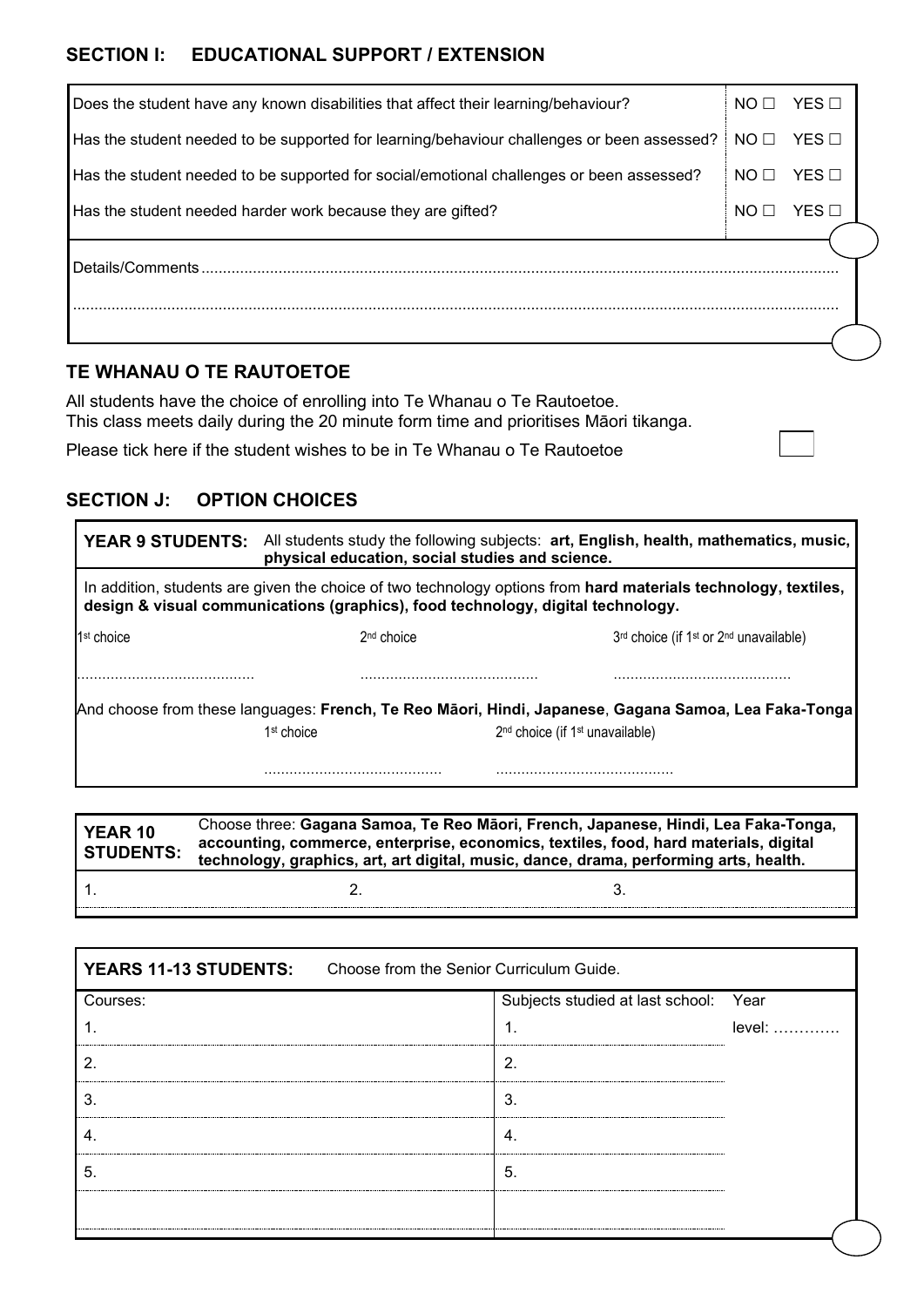#### **Use of Digital Technology**

#### *Student – My responsibilities include***:**

I will comply with the school's practices around the use of digital technologies at all times. I have read the Student User Agreement for ICT. I have discussed this with my parent/caregiver so we both have a clear understanding.

I will avoid any involvement with material or activities that could put at risk my own safety, or the privacy, safety or security of the school or other members of the school community.

I will take proper care of school devices and I accept responsibility for the safety, maintenance and care of any device that I bring to school.

I know that if I have been involved in the damage, loss or theft of ICT equipment/devices, my family may have responsibility for the cost of repairs or replacement.

I understand that I need to bring my own device to school and ensure that it is charged each day and ready to use.

#### *Parent/caregiver/legal guardian – My responsibilities include:*

I have read the Student User Agreement and Parent Declaration for ICT (attached) carefully and discussed it with my child so we both have a clear understanding of the school's expectations.

I acknowledge that I am required to ensure that my child complies with the Student User Agreement and Parent Declaration for ICT. I will contact the school if there is any aspect of this agreement I would like to discuss.

I understand that my child will need to bring their own device to school and this needs to meet the minimum requirements outlined in the BYOD specifications listed on our school website.

#### **Publication and Display of the Applicants' Work and Photographic Image**

It is the school's practice to publicly display and publish students' work (written and graphic) for the purpose of communication and promotion. Student work used will be clearly identified. The undersigned give permission for the school to display the student's work and use photographic images in an appropriate manner in school publications and media such as, but not limited to, website, prospectus and other promotional material.

#### **Accessing student progress information is done online**

I understand that I/we will need to use the online parent portal (and student portal) at https://www.papatoetoehigh.school.nz/parent-portal to access grades, comments on student progress, NCEA results for seniors, and attendance. I/we will be provided with a Username and Password to use the parent portal.

#### **Optional Fees**

Trip fees for optional trips, are to be pre-paid before a student is able to go. Other fees are charged for optional extracurricular activity such as sports fees.

#### **School expectations**

Students must meet school expectations while at school, in school uniform or on school associated activities. The prime rule however is consideration and respect for other people and their property. The following should also be noted:

- students must meet uniform regulations (as at https://www.papatoetoehigh.school.nz/school-uniform)
- items that could be used as weapons are not to be brought to school
- damage to school property caused by carelessness or deliberate acts must be paid for by the person(s) responsible
- students are prohibited from using or possessing substances/items such as cigarettes, tobacco, vapes and vaping fluid, alcohol, solvents, cannabis, matches/lighters and other illicit substances
- all students must comply with the ICT Student User agreement
- verbal abuse, physical violence and bullying are not tolerated
- the school does not take responsibility for loss or damage of personal items, e.g., mobile phones, iPods, etc.
- students should avoid bringing large amounts of cash or valuables to school.
- students are expected to be responsible going to and from school, and behave respectfully in public

(**Turn over to sign)**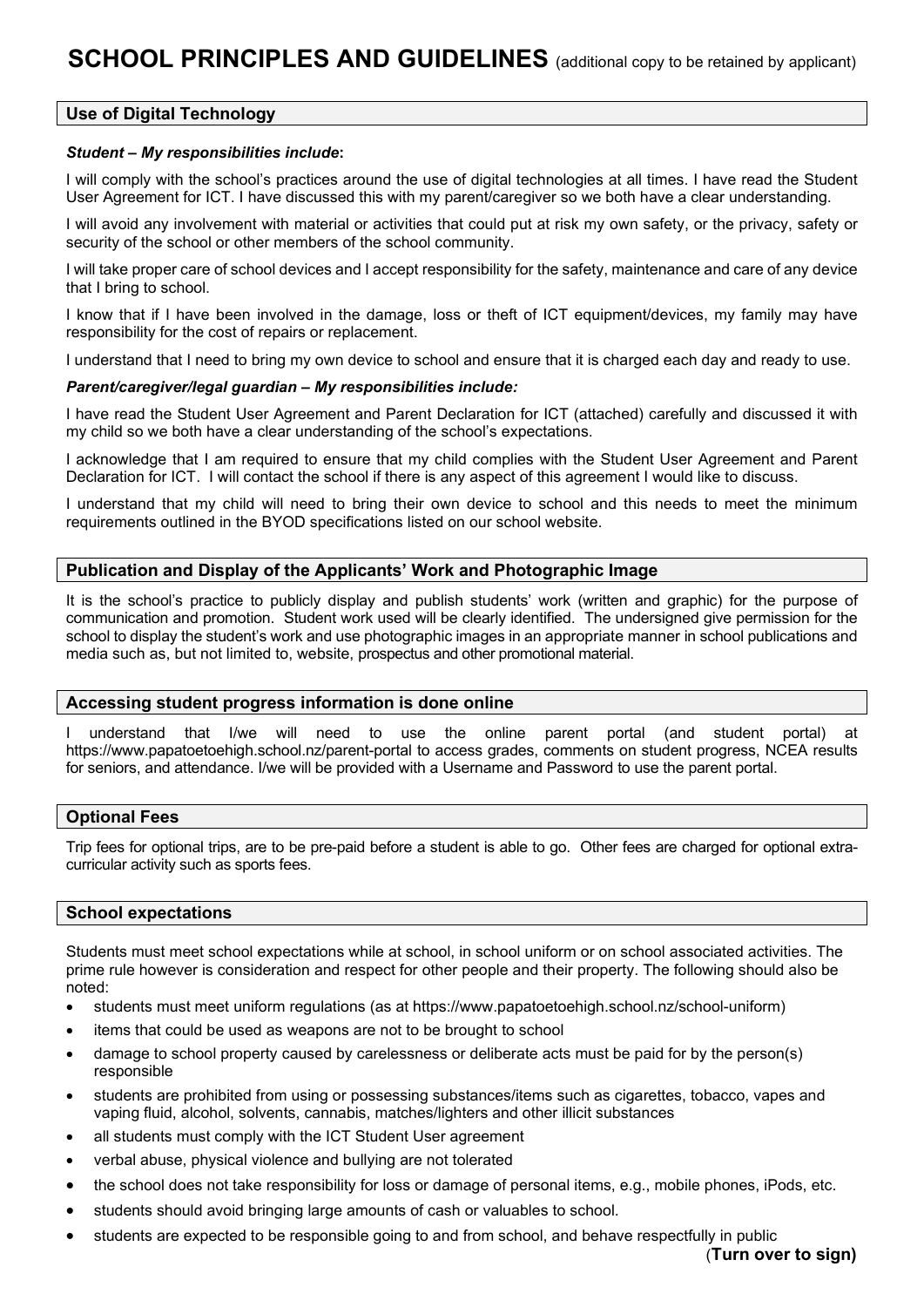#### **School lunches**

As of term two, 2021 the Ministry of Education is funding the Health School Lunches programme at Papatoetoe High School.

Each student will receive a lunch prepared for them each school day.

To ensure your son/daughter receives the correct lunch please tick any of the following that are relevant:

| No dietary<br>needs | Vegetarian | Vegan | Fish only | Gluten free | <b>I</b> Dairy free | Other<br>including<br>allergies | ' do not wish<br>∣ to receive<br>lunches |
|---------------------|------------|-------|-----------|-------------|---------------------|---------------------------------|------------------------------------------|
|                     |            |       |           |             |                     |                                 |                                          |

Please note, all foods are halal certified and the only meat provided currently is chicken. No beef, lamb or pork.

#### **Acceptance of School Principles and Guidelines**

#### **Both parents/caregivers to sign.**

I have read the School Principles and Guidelines on the previous page and agree to abide by them. I agree to support the school values and regulations as determined by the board of trustees.

Signature of Signature of Signature of Signature of Signature of Signature of Signature of Signature of Signature of Signature of Signature of Signature of Signature of Signature of Signature of Signature of Signature of S Parent/Caregiver A: \_\_\_\_\_\_\_\_\_\_\_\_\_\_\_\_\_\_\_\_\_\_\_\_\_\_\_\_\_\_\_\_\_\_\_\_\_ Parent/Caregiver B: \_\_\_\_\_\_\_\_\_\_\_\_\_\_\_\_\_\_\_\_\_\_\_\_\_\_\_\_\_\_\_\_\_\_\_

Date: \_\_\_\_\_\_\_\_\_\_\_\_\_\_\_\_\_\_\_\_\_\_\_\_\_\_\_\_\_\_\_\_\_\_\_\_\_\_\_\_\_\_\_\_\_\_\_\_\_ Date: \_\_\_\_\_\_\_\_\_\_\_\_\_\_\_\_\_\_\_\_\_\_\_\_\_\_\_\_\_\_\_\_\_\_\_\_\_\_\_\_\_\_\_\_\_\_\_

#### **Student:**

I will uphold the values and rules of the school. I will behave well and be a good example of a student at Papatoetoe High School. I agree to the School Principles and Guidelines on the previous page.

Signature of student: example of student: example of student: example of  $\Box$  at  $\Box$ 

*This agreement will remain valid for as long as the student is enrolled at or associated with Papatoetoe High School.*

#### **Privacy Statement**

The personal information we collect is for school purposes (progress, achievement and administration) only.

The information will be used in accordance with the statutory requirements of the Privacy Act 2020. You have the right under this act to access and seek correction of the information from the school at any time.

On occasion specific information relating to the progress and achievement of a student may need to be shared with other organisations (eg: moving to a new school, engaging with RTLB services, etc) to support their learning, behaviour, wellbeing and progress. We also seek permission to gather information about your child's progress, achievement and pastoral care needs from their previous school.

I agree to

- sharing of information with other organisations, as appropriate, to advance the achievement progress of my child/ward and
- Papatoetoe High School having permission to access progress, achievement and pastoral care information from the school my child/ward currently attends

Parent/Guardian name \_\_\_\_\_\_\_\_\_\_\_\_\_\_\_\_\_\_\_\_\_\_\_\_\_\_\_\_\_ Signature \_\_\_\_\_\_\_\_\_\_\_\_\_\_\_\_\_\_\_\_\_\_ **Free Dental Service** At certain times of the year we are able to provide free dental services on site at school, for your child. Do you wish to use this service? If yes, please sign below. NO NO YES I agree to my child/ward receiving free dental care at school and agree to the school sharing caregiver phone and email contact details with the dental provider, for this purpose.

Parent/Guardian name \_\_\_\_\_\_\_\_\_\_\_\_\_\_\_\_\_\_\_\_\_\_\_\_\_\_\_\_\_ Signature \_\_\_\_\_\_\_\_\_\_\_\_\_\_\_\_\_\_\_\_\_\_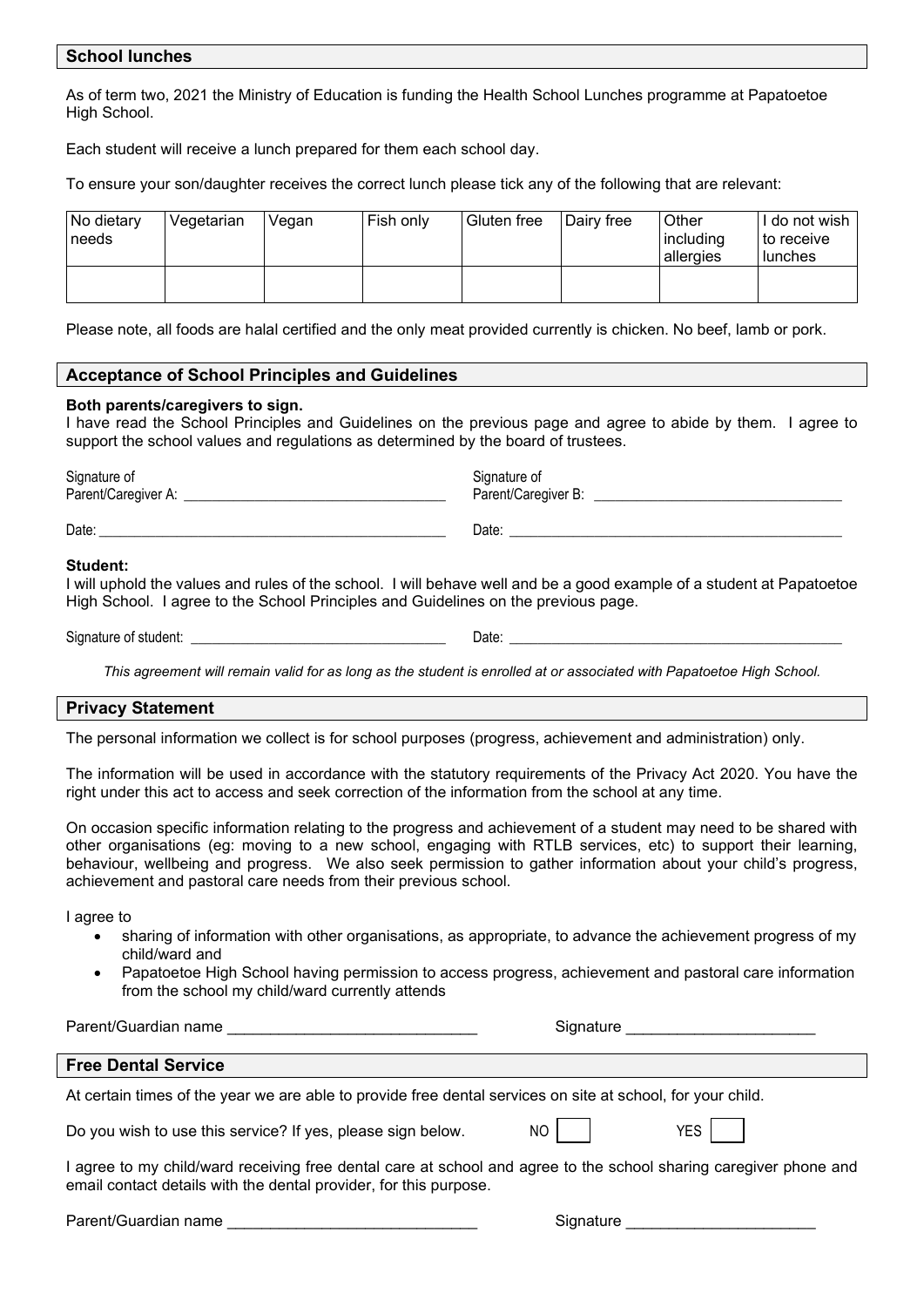# Student User Agreement - Papatoetoe High School

(to be retained by applicant)

When using information & communications technologies (ICT) at Papatoetoe High School I will always be a good digital citizen. I will do this by following the behavioural expectations of our school while using digital technologies.

# **Being Responsible**

I will be a confident and capable user of ICT. I know what I do and do not understand about the technologies that I use. I will get help where I need it.

I will use ICT for learning as well as other activities.

I understand that technology can help me to learn. I also know it can also be used to talk to people, to buy and sell things and to have my opinion heard. I know when and where it is OK to do each one.

I will think carefully about whether the information I see online is true. I know that it is easy to put information online. This means that what I see is not always right. I will always check to make sure information is real before I use it.

I will be able to speak the language of digital technologies.

When people talk online the things they say can be quite different from a conversation they might have if they were sitting next to each other. I know that I must try to understand what people are saying before I react to them. If I am not sure, I can ask them or someone else to explain.

## **Being Respectful**

I will always use ICT to communicate with others in positive, meaningful ways.

I will always talk politely and with respect to people online. I know that it is possible to bully or hurt people with what I say and do on the internet. I will think about the effect that my actions have on other people.

I will be honest and fair in all of my actions using ICT.

I will never do anything online that I know will hurt anyone. I will make sure what I do is not against the law. I will make sure that my actions don't break the rules of the websites that I use. When I am not sure about what I am doing I will ask for help.

I will always respect people's privacy and freedom of speech online.

I understand that some information is private. I will be careful when using full names, birthdays, addresses and photos of other people and of my own. I also know that I will not always agree with what people say online but that does not mean that I can stop them or use it as an excuse to be unkind to the

## **Being a Learner**

understand that I may experience problems when I use technology but that I will learn to deal with them. I understand that there will be times when technology may not work as I expected it to, or that people may be mean or unkind to me online. When these things happen, I know that there are ways I can deal with it. I also know there are people I can go to, to get help if I don't know what to do next.

# Parent Declaration

I understand that Papatoetoe High School is supporting students as they learn the skills required to become successful digital citizens. Papatoetoe High School defines a digital citizen as someone who;

- is a confident and capable user of ICT
- uses technologies to participate in educational, cultural, and economic activities
- uses and develops critical thinking skills in cyberspace
- is literate in the language, symbols, and texts of digital technologies
- is aware of ICT challenges and can manage them effectively
- uses ICT to relate to others in positive, meaningful ways
- demonstrates honesty and integrity in their use of ICT
- respects the concepts of privacy and freedom of speech in a digital world
- contributes and actively promotes the values of digital citizenship